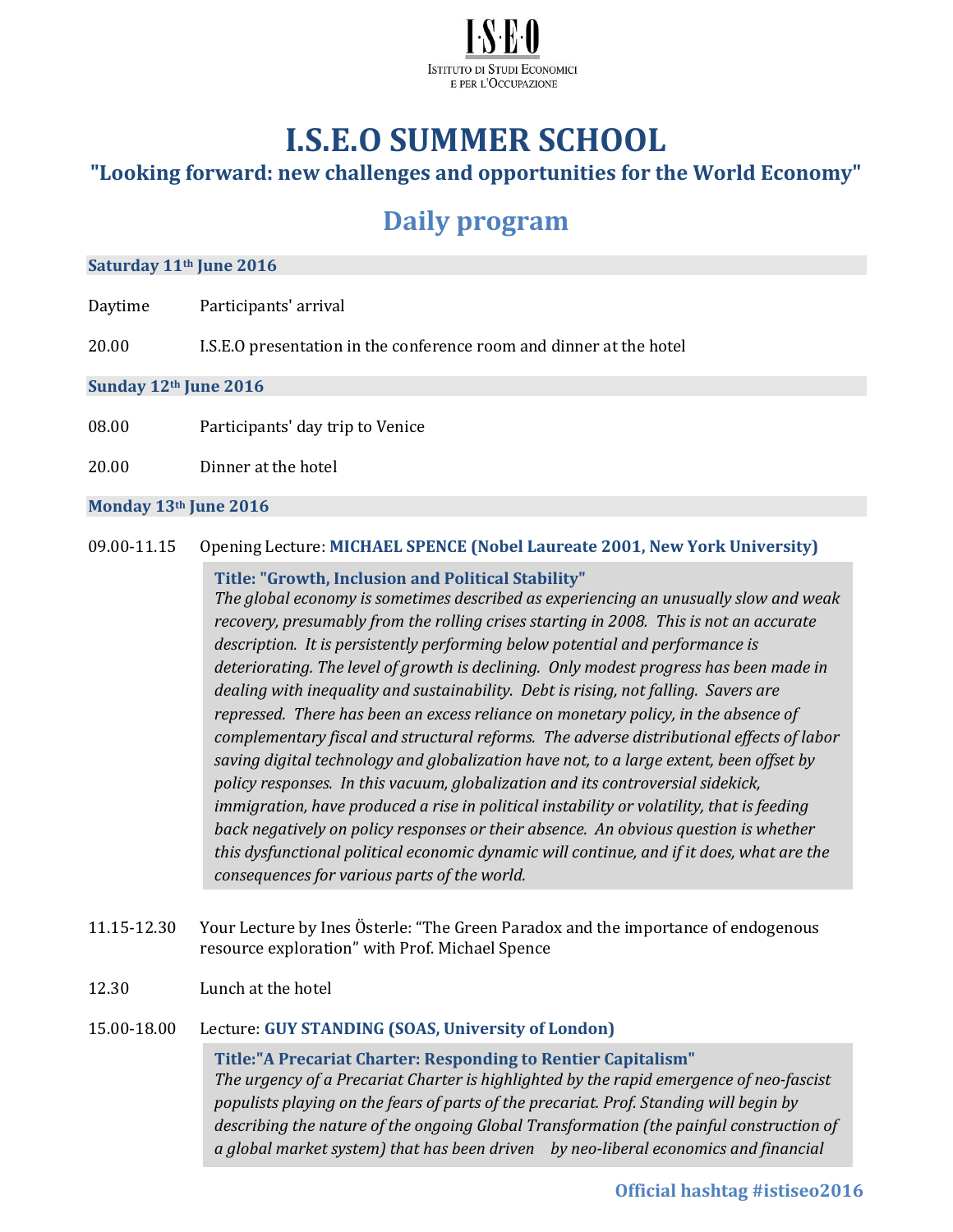

*capital. He will then focus on how Keynes' predicted euthanasia of the rentier has been reversed, and how the twentieth century income distribution system has broken down. He will then consider how the emerging mass class of the precariat has been forged and, finally, outline a progressive agenda for building a new income distribution system for the re-embedded phase of the Global Transformation that responds to the insecurities, aspirations and needs of the precariat.*

20.30 Dinner downtown in a local pizzeria

#### **Tuesday 14th June 2016**

#### 9.30-12.30 Lecture: **JOSEPH STIGLITZ (Nobel Laureate 2001, Columbia University)**

#### **Title: "Inequality of income and wealth among individuals: causes, consequences, and what we can do about it."**

*Around the world, there is a concern about the increasingly unequal distribution of wealth and income. Inequality matters in and of itself: it is unjust that a child's prospects are more dependent on the income and education of his or her parents than his or her own merit. Inequality also matters because of the damaging consequences it has on society, democracy and the economy. This lecture will examine the dimensions of inequality, focusing particularly on the advanced economies and alternative explanations for the increase in inequality. It will analyze some of the economic consequences of this increase in inequality. And finally, it will describe what can be done to reduce inequality. The central thesis of this lecture is that much of the increase in inequality is a result of policies, not inexorable economic forces, and that much of the increase in inequality has been a result of an increase in rents. We suggest a set of policies that would simultaneously increase economic performance and curb the growing inequality.* 

- 12.30 Lunch at the hotel
- 14.30- 15.45 Your Lecture by Almir Sovic: "Is there a relationship between rising inequality and instability?" with prof. Joseph Stiglitz
- 16.15-17.30 Your Lecture by Mallory Montgomery: "Life Satisfaction Within and Across Countries: Societal Capital and Relative Income" with prof. Angus Deaton
- 20.00 Dinner at the hotel

#### **Wednesday 15th June 2016**

#### 09.30-12.30 Lecture: **ANGUS DEATON (Nobel Laureate 2015, Princeton University)**

**Title: "Global poverty: why is it so hard to measure and reduce it?** *The concept of global poverty—the number of people living below \$1 or \$2 per person per day—is a very simple one, but that simplicity is misleading. There are three major*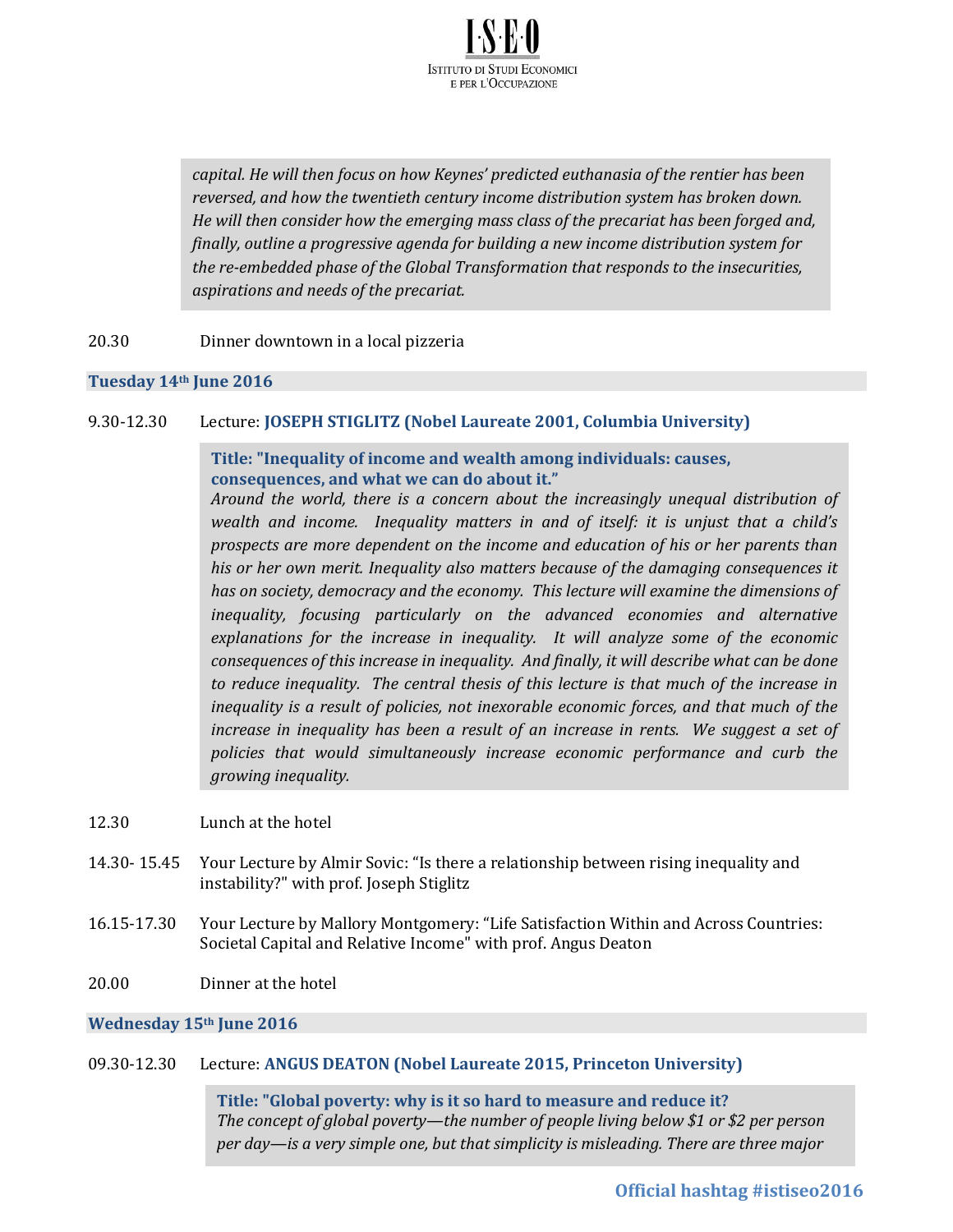

*areas of difficulty: the definition of the line, the conversion of living standards into a common currency, and the quality of survey data in poor countries, particularly in Africa. In recent years, here has been a move to reduce global poverty by trying to find out "what works," typically by using randomized controlled trials. Prof. Deaton will present a skeptical view of this program, and suggest alternatives.*

- 12.30 Lunch at the hotel
- Afternoon Free time
- 20.30 Dinner downtown in local restaurants

#### **Thursday 16th June 2016**

#### 9.30-12.30 Lecture: **EMANUELE FERRAGINA (Sciences Po)**

#### **Title: "The Welfare State, Redistribution and the Crisis"**

*Together with social inclusion, poverty alleviation, employment promotion and overall protection against the 'five giants', welfare states aim at reducing income disparity. In a context of growing income and wealth inequality, we mix different approaches (comparative social policy, sociology and economics) in order to disentangle the mechanisms through which different welfare states redistribute opportunities and outcomes. We conclude with a reflection on the effects of the current financial and economic crises on the welfare state and its capacity to redistribute. The lecture will first introduce the 'come back' of the redistribution debate after a long absence. Then, we will describe the relation between the welfare state and redistribution, emphasizing 'how' and 'why' different social security systems display a strong/weak redistributive power. In conclusion, we will describe how the recent crisis is affecting the welfare state through a series of after-shocks.* 

#### 12.30 Lunch at the hotel

- 14.30 Boat tour to Iseo Lake. Participants will enjoy the trip on the ancient boat La Capitanio, dating back to 1920. The tour will take Summer School participants close to **"The floating piers"**, an extraordinary and temporary modern artwork that well-know artist Christo is realising on the Iseo lake. "The floating piers" will consist of a path made of 220.000 high-density poly-ethylene cubes covered by shimmering yellow fabric: this path will connect an island called Monte Isola to the main land from the 18th June to 3th July. Visitors (more than 40.000 tourists per day are expected to come) will have the chance to walk on the water thanks to Christo's project. Further details can be found at the official website www.thefloatingpiers.com.
- 19.00 Gala dinner and certificate ceremony at Berlucchi Franciacorta winery (including guided tour into the wine cellar)